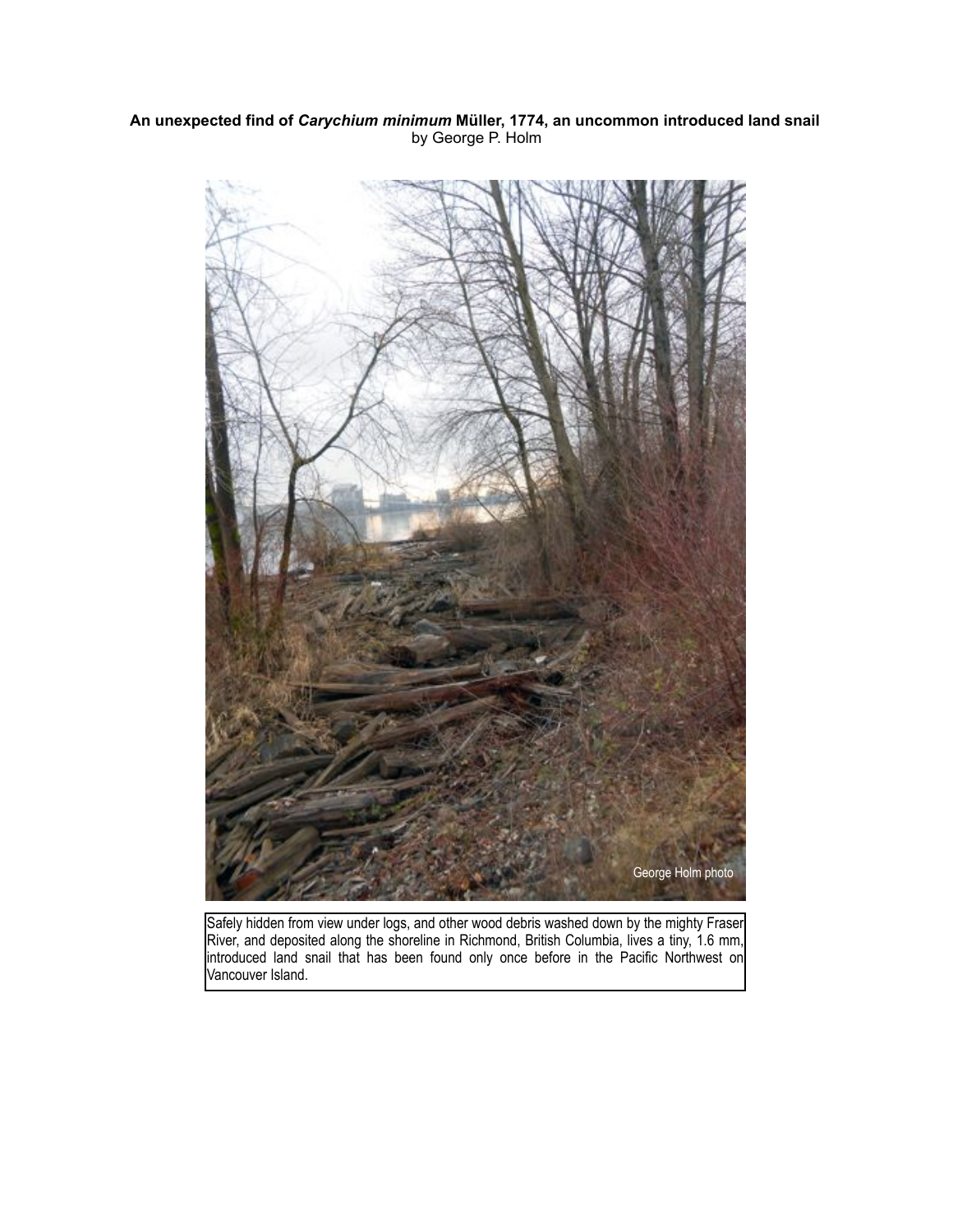**At the end of October 2013, I took my dog for a walk on the dike that protects where I live from flooding by the Fraser River. It was a new walk for us, and what drew me to it was that it was just a short drive from where I live.** 

 A piece of discarded plywood at the side of the dike road caught my attention, and on lifting it, I saw a Grovesnail (*Cepaea nemoralis*), Glossy Pillar (*Cochlicopa lubrica*), and Dark-bodied Glass-snail (*Oxychilus draparnaudi*) underneath. I decided to return and next time have my collecting kit with me.



 On my return, a further search of the surrounding area yielded more of the same snails under other discarded material. I became particularly curious about the *Cochlicopa* I was finding since they seemed more slender than what I remembered. I wondered if they might be an introduced species since the location is next to industrial warehouses. At home I had a closer look at them and concluded that they were *C. lubrica* after all*,* but I still wanted to find others for confirmation.

 There are a couple of paths that lead from the dike down to the river and I decided to look there the next time. The satellite image on Google maps shows an expanse of foreshore at that location, but being winter, the tide is high during the day and going the short distance to the end of the path was

all I could do. I did find more of the same snails, as well as a Northwest Hesperian (*Vespericola columbianus*), a couple of tiny white snails on a piece of Douglas fir

bark, too small to pick out, plus some interesting slugs. All were documented with a photograph.

 The snails on the bark were barely visible to the eye, but on my computer screen, the photograph showed them to be a *Carychium*, though not *C. occidentale,* our local species, which is found from southern British Columbia to central California. They were also smaller than the *C. tridentata*,



an introduced species I had found in Queen Elizabeth Park in Vancouver in 2010. I returned to the same location the following day, and once my eyes adjusted to the snail's small size, I began seeing them on



View of the path from the river with the dike in the background.

almost every piece of wood or piece of bark I picked up. I could not believe how numerous the species was. One seven inch piece of wood had about twenty snails on it and on another larger piece of wood I counted almost fifty.

After checking the literature, and comparing pictures of it on the web, I identified the species as *C. minimum* Müller, 1774, an introduced species that had previously been found in the province only on Vancouver Island. I also sent photos to Ed Johannes, and he confirmed the identification. The species originates from Europe and Siberia and has

been introduced to Cobble Hill on Vancouver Island. It has also been found by Barry Roth in San Francisco (Forsyth, 2004) and I found it live in Griffith Park, Los Angeles, California in 1974 (Holm, 2010). They have been found in Ithaca, New York (Weigand & Jochum, 2010) and in



Pittsburg, Pennsylvania (Pearce & Payne, 2011). Fred Schueler and his daughter, Jennifer, found empty shells along the Tioughnioga River, Cortland Co., New York in 2003. Schueler also collected empty shells in Port Whitby, Durham Regional Municipality, east of Toronto, Ontario (Forsyth, 2011). Empty adult shells have also been found in drift along the Brant River, Brant Co., Ontario (Forsyth et al. 2008).

**Left:** *Carychium minimum*, from Richmond, B.C. **Center:** *C. occidentale* from Poulsbo, WA **Right:** *C. tridentata* from Vancouver, B.C.